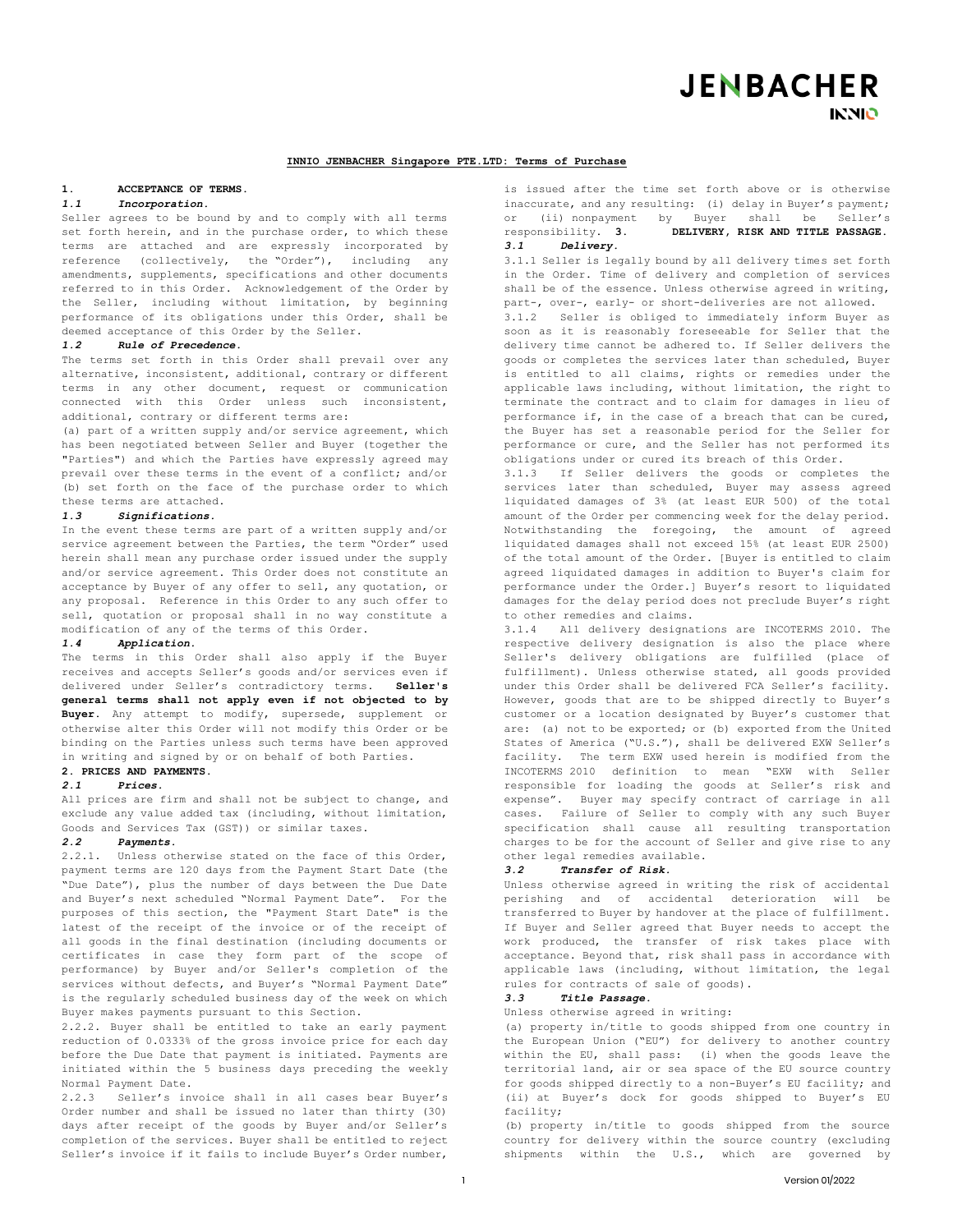subsection (e) below) shall pass at: (i) Seller's dock for goods shipped directly to a non-Buyer's facility; and (ii) Buyer's dock for goods shipped to Buyer's facility;

(c) property in/title to goods shipped from outside the U.S. for delivery to a different country outside the U.S. (excluding shipments within the EU, which are governed by subsection (a) above) shall pass at: (i) the port of export after customs clearance for goods shipped directly to a non-Buyer's facility; and (ii) port of import if shipped to Buyer's facility;

(d) property in/title to goods shipped from outside the U.S. for delivery within the U.S. shall pass at: (i) the port of export after customs clearance for goods shipped directly to a non-Buyer's facility; and (ii) Buyer's dock if shipped to Buyer's facility; and

(e) property in/title to goods shipped from the U.S. for delivery to all locations shall pass at: (i) Seller's dock for goods shipped directly to a non-Buyer's facility; (ii) port of import for goods shipped to Buyer's non-U.S. facility; and (iii) Buyer's dock for goods shipped to Buyer's U.S. facility.

# **4. BUYER'S PROPERTY.**

## *4.1 Property Rights.*

Unless otherwise agreed in writing, all tangible and intangible property, including, but not limited to, information or data of any description, tools, materials, drawings, computer software, know-how, documents, trademarks, copyrights, all other industrial and other intellectual property rights, equipment or material furnished to Seller by Buyer or specifically paid for by Buyer, and any replacement thereof, or any materials affixed or attached thereto, shall be and remain solely and exclusively Buyer's property, and Seller shall not acquire any ownership interest in any of Buyer's property. Such property furnished by Buyer shall be accepted by Seller "AS IS" with all faults and without any warranty whatsoever, express or implied.

#### *4.2 Use of Property.*

Seller shall use such property at its own risk, and Buyer makes no warranty or representation concerning the condition of such property. Such property and, whenever practical, each individual item thereof, shall be plainly marked or otherwise adequately identified by Seller as Buyer's property, safely stored separate and apart from Seller's property and properly maintained by Seller. Seller further agrees to comply with any handling and storage requirements provided by Buyer for such property. Seller shall not substitute any other property for Buyer's property. Seller will inspect Buyer's property prior to use and will train and supervise its employees and other authorized users of such property in its proper and safe operation. Seller shall use Buyer's property only to meet Buyer's orders, and shall not use it, adapt it, exploit it, disclose it to others or reproduce it for any other purpose.

#### *4.3 Protection and Insurance of property.*

Such property, while in Seller's care, custody or control, shall be held at Seller's risk, shall be kept free of encumbrances and insured by Seller at Seller's expense in an amount equal to the replacement cost thereof with loss payable to Buyer and shall be subject to removal at Buyer's written request, in which event Seller shall prepare such property for shipment and redeliver to Buyer in the same condition as originally received by Seller, reasonable wear and tear excepted, all at Seller's expense. All such property shall be clearly marked as Buyer's property either by mark on any such property or, if a number of goods are held in a consignment storage, by identifying that all goods in that consignment storage are at Buyer's property.

## *4.4 Invoice.*

Any consigned material, tooling or technology used in production of the goods which is not included in the purchase price of the goods and/or services delivered by Seller, shall be separately identified on the commercial or pro forma invoice used for international shipments. Each invoice shall also include the applicable Order number or other reference information for any consigned goods and shall identify any

discounts or rebates from the base price used in determining the invoice value.

#### *4.5 Intellectual Property Rights; Licenses.*

4.5.1 Buyer hereby grants a non-exclusive, non-assignable license, which is revocable with or without cause at any time, to Seller to use any information, drawings, specifications, computer software, know-how and other data furnished or paid for by Buyer hereunder for the sole purpose of performing this Order for Buyer. Any goodwill derived from such use by Buyer inures to the benefit of Seller.

4.5.2 Buyer shall own exclusively all rights in ideas, inventions, works of authorship, strategies, plans and data created in or resulting from Seller's performance under this Order, including all patent rights, copyrights, moral rights, rights in proprietary information, database rights, trademark rights and other industrial and intellectual property rights. All such intellectual property that is protectable by copyright will be considered: (a) work(s) made for hire for Buyer or commissioned by the Buyer; (b) Seller agrees that Buyer shall be the "first owner" of the work(s) under local copyright law where the work(s) was created; or (c) if the Governing Law (defined in Section 17) does not allow Buyer to gain ownership of such intellectual property, Seller hereby grants to Buyer an exclusive, transferable, sublicensable, irrevocable, perpetual and worldwide license for such intellectual property. Any royalty fees for the grant to Buyer are covered by the consideration as per the Order.

4.5.3 If by operation of law any such intellectual property is not owned in its entirety by Buyer automatically upon creation, then Seller agrees to transfer and assign to Buyer, and hereby transfers and assigns to Buyer, exclusively the entire right, title and interest throughout the world to such intellectual property. Seller further agrees to enter into and execute any documents that may be required to transfer or assign ownership in and to any such intellectual property to Buyer.

#### *4.6 Compliance.*

Should Seller, without Buyer's prior written consent and authorization, design or manufacture for sale to any person or entity other than Buyer any goods substantially similar to, or which reasonably can substitute or repair, a Buyer good, Buyer, in any adjudication or otherwise, may require Seller to establish by clear and convincing evidence that neither Seller nor any of its employees, contractors or agents used in whole or in part, directly or indirectly, any of Buyer's property, as set forth herein, in such design or manufacture of such goods. Further, Buyer shall have the right to audit all pertinent records of Seller, and to make reasonable inspections of Seller facilities, to verify compliance with this Section.

## **5. DRAWINGS.**

Any review or approval of drawings by Buyer will be for Seller's convenience and will not relieve Seller of its responsibility to meet all requirements of this Order.

# **6. CHANGES.**

## *6.1 Change Request of Buyer.*

Buyer may at any time make changes within the general scope of this Order in any one or more of the following: (a) drawings, designs or specifications where the goods to be furnished are to be specially manufactured for Buyer; (b) method of shipment or packing; (c) place and time of delivery; (d) amount of Buyer's furnished property; (e) quality; (f) quantity; or (g) scope or schedule of goods and/or services. Buyer shall document such change request in writing, and Seller shall not proceed to implement any change unless and until such change is provided in writing by Buyer. Seller shall have the right to object to change in case the change has unreasonable consequences for Seller that cannot be eliminated by any adjustments as set out hereinafter.

#### *6.2 Adjustment.*

If any changes cause an increase or decrease in the cost of, or the time required for the performance of, any work under this Order, an equitable adjustment shall be made in the Order price or delivery schedule, or both, in writing. Any Seller claim for adjustment under this clause will be deemed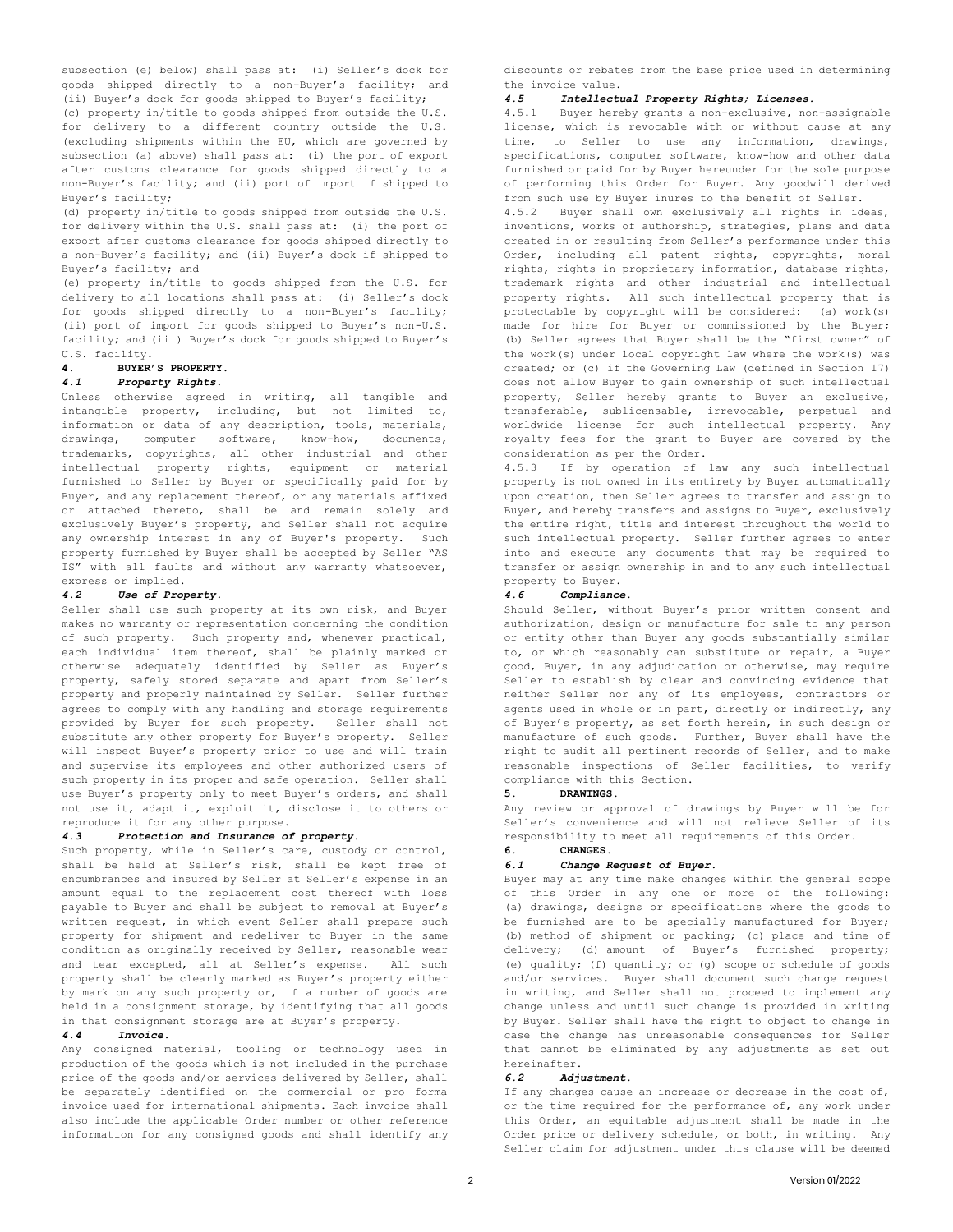waived unless asserted within thirty (30) days from Seller's receipt of the change or suspension notification, and may only include reasonable, direct costs that will necessarily be incurred as a direct result of the change.

#### *6.3 Change Request Seller.*

Seller shall notify Buyer in writing in advance of any and all:

(a) changes to the goods and/or services, their specifications and/or composition;

(b) process changes;

(c) plant and/or equipment/tooling changes or moves;

(d) transfer of any work hereunder to another site; and/or (e) sub-supplier changes, and no such change shall occur until Buyer has had the opportunity to conduct such audits, surveys and/or testing necessary to determine the impact of such change on the goods and/or services and has approved such change in writing. Seller shall be responsible for obtaining, completing and submitting proper documentation regarding any and all changes, including complying with any written change procedures issued by Buyer.

## **7. PLANT ACCESS/INSPECTION AND QUALITY.**

Buyer shall have the right to enter Seller's production facilities upon reasonable notice at usual business hours in order to assess Seller's work quality, conformance with Buyer's specifications and compliance with this Order, including but not limited to Seller's representations, warranties, certifications and covenants, upon reasonable notice by Buyer. In the event that Buyer is unable to be physically present at the Seller's productions facilities, Seller agrees to conduct a virtual inspection by the Buyer, based on a video call, or any other technology that could be appropriate for such purposes. Seller shall assign a contact person to assist with specific inquiries related to execution. Seller is obliged to obtain consent from its own suppliers to ensure that Buyer may also exercise this right at their premises.

#### **8. WARRANTIES.**

#### *8.1 Subject of the warranty.*

Seller warrants that it shall deliver goods and/or services without material and legal defects and with the agreed qualities/characteristics. The goods or works shall conform to the latest state of the art as well as to the relevant regulations as issued by authorities and professional associations. Seller and Buyer agree that all product, performance and process specifications and documentation referenced by the Order or the Order Confirmation shall be agreed quality/characteristics and workmanship standards for the Order. Buyer shall also be entitled to claims for defects if due to gross negligence Buyer has no knowledge of the defect.

## *8.2 No obligation to inspect.*

Buyer is under no obligation to inspect the goods upon their delivery. Buyer will serve notices of defects of goods within a reasonable period of time (which shall take into account the specific circumstances of the case) after their discovery.

#### *8.3 Right to Reject.*

Notwithstanding Buyer's rights pursuant to Section 8.5 and save other rights pursuant to this Order, Buyer may reject any goods within 2 months from the delivery if they are materially defective and in Buyer's reasonable assessment do not allow a commercially reasonable use. In that case, no payments for these goods are due.

#### *8.4 Period of limitation for warranty claims.*

The foregoing warranties shall apply for a period of: (a) forty-eight (48) months from the Date of Commercial Operation (defined below) or (b) fifty-four (54) months from the date of delivery of all goods from Seller to destination/performance of the services, whichever occurs first. "Date of Commercial Operation" means the date on which the plant is commercially operated by the Buyer, the Buyer's customer or a third party.

#### *8.5 Scope of the warranty.*

In case of a warranty claim, Seller shall at the sole discretion of Buyer (i) repair the defective goods and/or services at Seller's own costs, (ii) replace the defective goods and/or services or parts thereof at Seller's own costs

or (iii) reimburse to Buyer the costs of a repair or replacement of defective goods or parts thereof in the case that Buyer choses to conduct the repair and/or replacement by himself or by a third party authorized by Buyer. The parties agree that in the event where the return of the defective goods is not feasible, Buyer shall promptly submit evidence of the defective goods to Seller. The acceptance of the evidence provided by Buyer shall suffice to accept the warranty claim and from Seller shall entail recognition of liability for the defect. In the case of a repair or replacement of defective goods and/or services by the Seller, the Seller shall directly bear all related costs, including but not limited to travel, transport, taxes, fees and charges. In the case of a repair or replacement by the Buyer or a third party authorized by the Buyer, the Seller shall reimburse Buyer all direct and indirect costs incurred thereby, including but not limited to time and material spent, third party charges, travel, transport, taxes, fees and other charges required to replace or repair the defective product or parts thereof.

#### **9. SUSPENSION.**

Buyer may at any time, by notice to Seller, suspend performance of the work for such time as it deems appropriate. Upon receiving notice of suspension, Seller shall promptly suspend work to the extent specified, properly caring for and protecting all work in progress and materials, supplies and equipment Seller has on hand for performance. Upon Buyer's request, Seller shall promptly deliver to Buyer copies of outstanding purchase orders and subcontracts for materials, equipment and/or services for the work and take such action relative to such purchase orders and subcontracts as Buyer may direct. Buyer may at any time withdraw the suspension as to all or part of the suspended work by written notice specifying the effective date and scope of withdrawal. Seller shall resume diligent performance on the specified effective date of withdrawal. All claims for increase or decrease in the cost of or the time required for the performance of any work caused by suspension shall be pursued pursuant to, and consistent with, Section 6.

# **10. TERMINATION.**

## *10.1 Termination for Convenience.*

Buyer may terminate all or any part of an Order at any time by written notice to Seller. Upon termination (other than due to Seller's insolvency or default including failure to comply with this Order), Buyer and Seller shall negotiate reasonable termination costs consistent with costs allowable under Section 6 and identified by Seller within thirty (30) days of Buyer's termination notice to Seller, unless the parties have agreed to a termination schedule in writing.

## *10.2 Termination for Default.*

10.2.1 Except for delay due to causes beyond the control and without the fault of Seller and all of its suppliers (lasting not more than sixty (60) days), Buyer, without liability, may by written notice of default, terminate the whole or any part of an Order if Seller:

(a) fails to perform within the time specified or in any written extension granted by Buyer;

(b) fails to make progress which, in Buyer's reasonable judgment, endangers performance of an Order in accordance with its terms; or

c) fails to comply with any of the material terms of an Order.

Such termination shall become effective if Seller does not cure such failure within ten (10) days of receiving notice of default.

10.2.2 Upon termination, Buyer may procure at Seller's expense and upon terms it deems appropriate, goods or services similar to those so terminated. Seller shall continue performance of an Order to the extent not terminated and shall be liable to Buyer for any excess costs for such similar goods or services.

10.2.3 As an alternate remedy and in lieu of termination for default, Buyer, at its sole discretion, may elect to extend the delivery schedule and/or waive other deficiencies in Seller's performance, making Seller liable for any costs, expenses or damages arising from any failure of Seller's performance.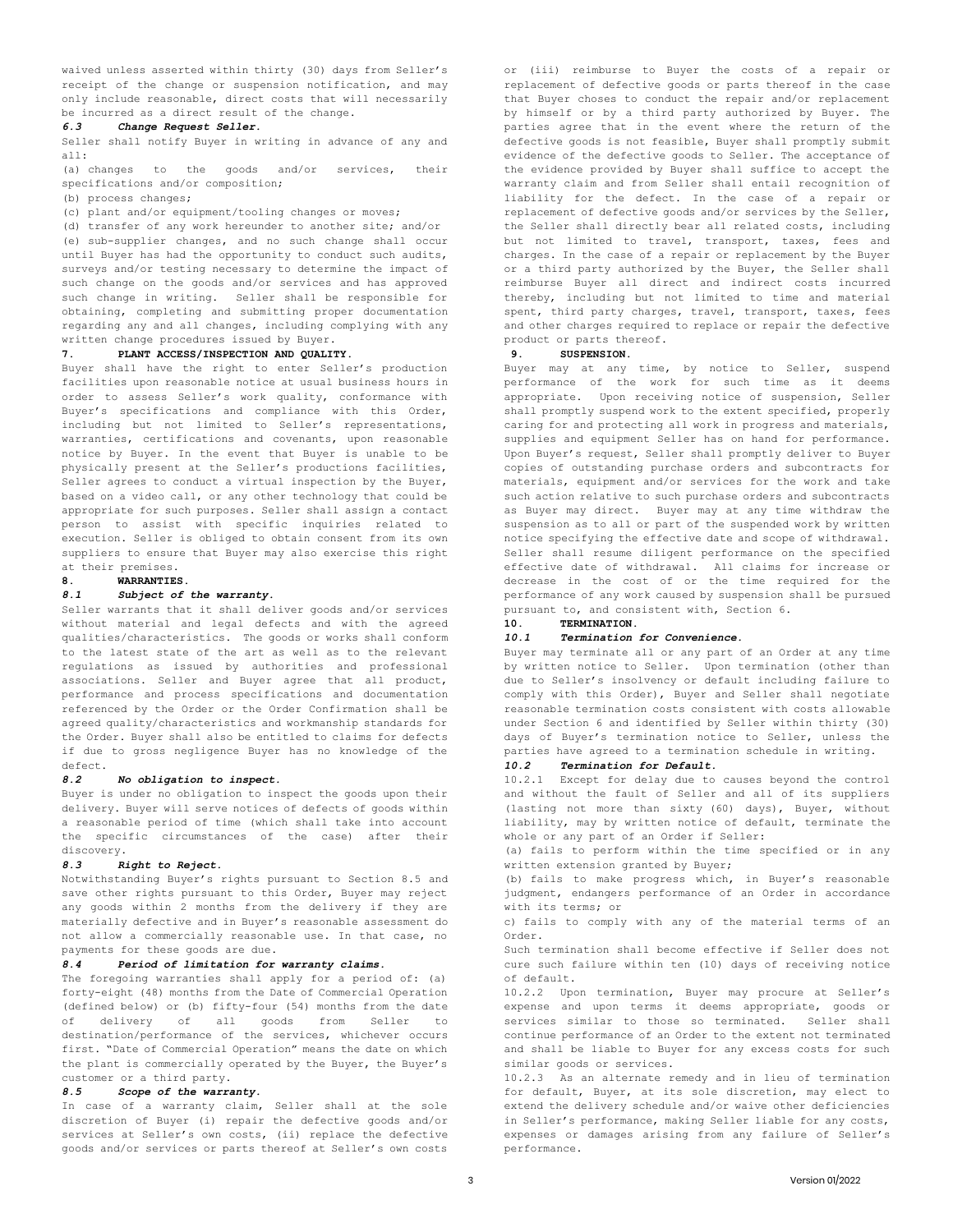10.2.4 If Seller for any reason anticipates difficulty in complying with the required delivery date, or in meeting any of the other requirements of this Order, Seller shall promptly notify Buyer in writing. If Seller does not comply with Buyer's delivery schedule, Buyer may require delivery by fastest method and charges resulting from the premium transportation must be fully prepaid by Seller.

10.2.5 Buyer's rights and remedies in this clause are in addition to any other rights and remedies provided by law or equity or under an Order.

## *10.3 Termination for Insolvency/Prolonged Delay.*

If Seller ceases to conduct its operations in the normal course of business or fails to meet its obligations as they mature or if any corporate action, proceeding or other procedure or step under the bankruptcy or insolvency laws is brought by or against Seller, a receiver, administrator, judicial manager, administrative receiver, compulsory manager, provisional supervisor or similar officer for Seller or any of its assets is appointed or applied for, an assignment, composition or arrangement for the benefit of creditors is made or an excused delay (or the aggregate time of multiple excused delays) lasts more than sixty (60) days, Buyer may immediately terminate this Order without liability to the fullest extent permitted by the governing law, except for goods or services completed, delivered and accepted within a reasonable period after termination (which will be paid for at the Order price).

## *10.4 Obligations on Termination.*

Unless otherwise directed by Buyer, upon completion of an Order or after receipt of a notice of termination of an Order for any reason, Seller shall immediately: (a) stop work as directed in the notice; (b) place no further subcontracts or purchase orders for materials, services or facilities hereunder, except as necessary to complete any continued portion of an Order; and (c) terminate all subcontracts to the extent they relate to work terminated. Promptly after termination of this Order and unless otherwise directed by Buyer, Seller shall deliver to Buyer all completed work, work in process, including all designs, drawings, specifications, other documentation and material required or produced in connection with such work and all of Buyer's Confidential Information as defined in Section 15.

10.5 Save the above termination rights, neither party's right to terminate an order for cause shall be excluded. The foregoing provisions in this Section 10 prevail to the extent they are more specific, including but not limited to the reasons for termination and periods to be observed.

## **11. INDEMNITY AND INSURANCE.**

#### *11.1 Indemnity.*

11.1.1 In connection with the Order, Seller shall defend, indemnify, release and hold harmless Buyer, its affiliates and its or their directors, officers, employees, agents representatives, successors and assigns, whether acting in the course of their employment or otherwise, from and against any and all suits, actions, or proceedings, at law or in equity, and from any and all claims, demands, losses, judgments, fines, penalties, damages, costs, expenses, or liabilities of any kind (including without limitation claims for personal injury or property or environmental damage, claims or damages payable to customers of Buyer, and breaches of Sections 14 and/or 15 below) arising from any negligent or willful act or omission of Seller, its agents, employees, or subcontractors, which constitute a breach of the Order, except to the extent attributable to the Buyer.

11.1.2 Seller agrees to include a clause substantially similar to the preceding clause in all subcontracts it enters into related to its fulfillment of this Order.

11.1.3 Seller further agrees to indemnify Buyer for any legal fees or other costs that Buyer incurs in connection with the enforcement of, or the preservation of any rights under, any indemnity or additional insured provision of this Order.

#### *11.2 Insurance.*

Seller undertakes to insure itself adequately against all risks that entail Seller's liability. Seller shall provide proof of such insurance cover upon Buyer's request.

#### **12. ASSIGNMENT AND SUBCONTRACTING.**

#### *12.1 General Prohibition for Seller.*

Seller may not assign (including by change of ownership or control, by operation of law or otherwise) this Order or any interest herein including to payment, without Buyer's prior written consent. Seller shall not subcontract or delegate performance of all or any substantial part of the work called for under this Order without Buyer's prior written consent.

## *12.2 Requirements for Assignment; Subcontracting.*

Should Buyer grant consent to Seller's assignment, Seller will ensure that such assignee shall be bound by the terms and conditions of this Order. Further, Seller shall advise Buyer of any subcontractor or supplier to Seller: (a) that will have at its facility any parts or components with Buyer's or any of its affiliates' name, logo or trademark (or that will be responsible to affix the same); and/or (b) fifty percent (50%) percent or more of whose output from a specific location is purchased directly or indirectly by Buyer. In addition, Seller will obtain for Buyer, unless advised to the contrary in writing, written acknowledgement by such assignee, subcontractor and/or supplier to Seller of its commitment to act in a manner consistent with Buyer's integrity policies, and to submit to, from time to time, on-site inspections or audits by Buyer or Buyer's third party designee as requested by Buyer. If Seller subcontracts any part of the work under this Order outside of the final destination country where the goods purchased hereunder will be shipped, Seller shall be responsible for complying with all customs requirements related to such sub-contracts, unless otherwise set forth in this Order.

#### *12.3 Assignment by Buyer.*

Buyer may freely assign this Order to any third party or affiliate.

## **13. PROPER BUSINESS PRACTICES.**

Seller shall act in a manner consistent with Buyer's Integrity Guide for Suppliers, Contractors and Consultants, a copy of which has been provided to Seller, all laws concerning improper or illegal payments and gifts or gratuities and agrees not to pay, promise to pay or authorize the payment of any money or anything of value, directly or indirectly, to any person for the purpose of illegally or improperly inducing a decision or obtaining or retaining business in connection with this Order. Further, in the execution of its obligations under this Order, Seller shall take the necessary precautions to prevent any injury to persons or to property.

## **14. COMPLIANCE WITH LAWS AND BUYER'S POLICIES.**

Seller is responsible that the Seller and his agents comply with all applicable laws, rules, regulations, guidelines, obligations and provisions (both in the rank of a formal law and not having that formal rank), especially under environmental and safety law. This also applies for legally mandatory and/or contractually agreed safety marks, e.g., CE, VDI, TÜV, GS, FTS etc. Seller further agrees at Buyer's request to provide where possible certificates confirming fulfillment of any applicable statutory legal requirements. Buyer shall have the right to audit all pertinent records of Seller, and to make reasonable inspections of Seller's facilities, to verify compliance with this Section 14 in connection with the Order.

Furthermore, the Seller agrees to comply with all guidelines, specifications and processes provided by the Buyer or made known to the Seller by the Buyer.

#### **15. CONFIDENTIAL OR PROPRIETARY INFORMATION AND PUBLICITY.**

## *15.1 General Obligation of Confidentiality.*

Seller shall keep confidential:

(a) any other tangible or intangible property furnished by Buyer in connection with this Order, including any drawings, specifications, data, goods and/or information;

(b) technical, process, proprietary or economic information derived from drawings or 3D or other models owned or provided by Buyer; and

(c) any other tangible or intangible property furnished by Buyer in connection with this Order, including any drawings, specifications, data, goods and/or information (the "Confidential Information") and shall not divulge, directly